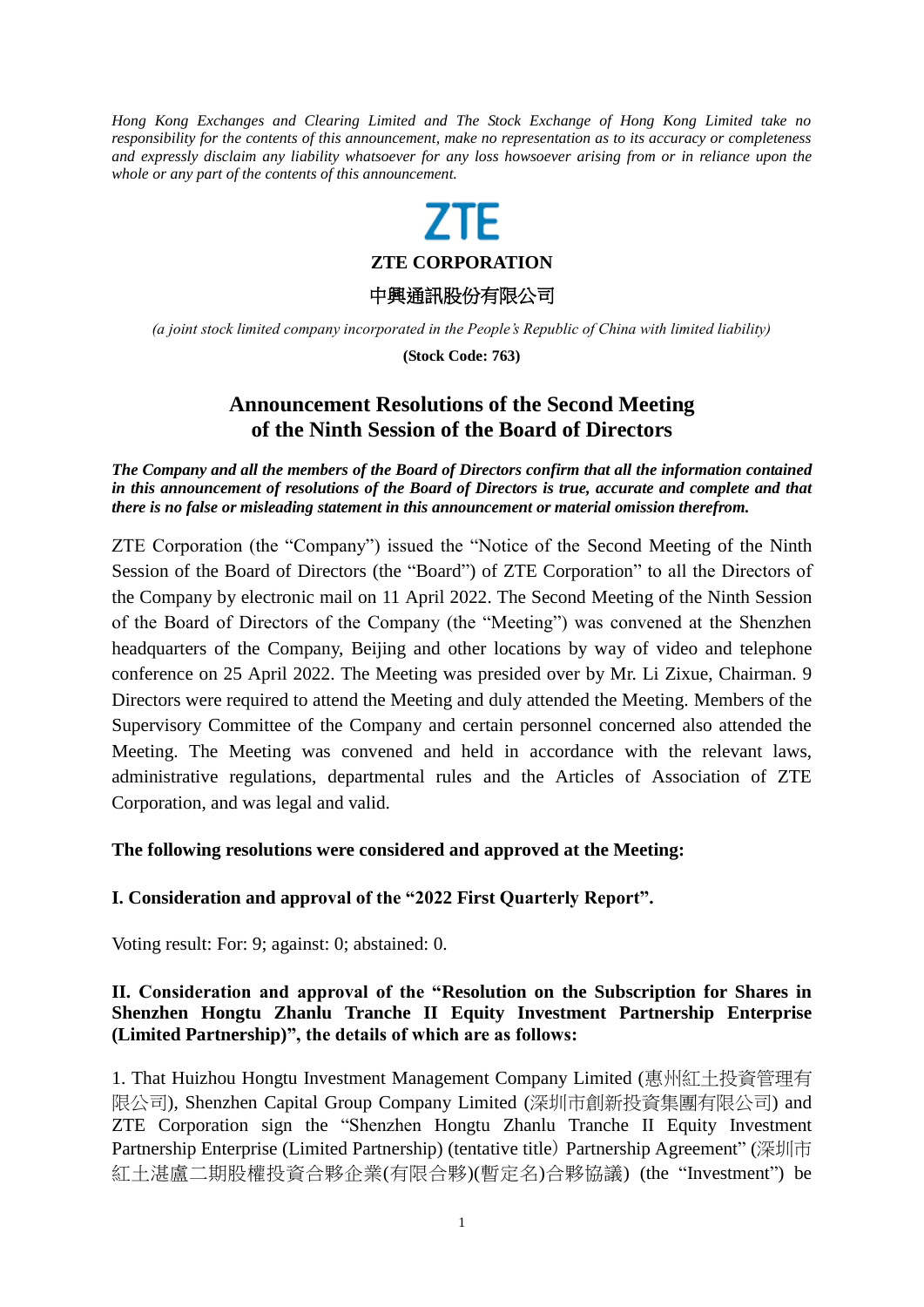approved;

2. That, subject to the execution of the aforesaid agreement, the contribution of not more than RMB400 million in capital by ZTE Corporation as a limited partner in the subscription for shares in Shenzhen Hongtu Zhanlu Tranche II Equity Investment Partnership Enterprise (Limited Partnership) (tentative title subject to the final approval of the industrial and commercial registration authorities) be approved;

3. That the legal representative of ZTE Corporation or his delegated signatory be authorised to execute relevant legal contracts and documents in accordance with the law for the commencement, adjustment, termination or disposal of the Investment, and deal with the business registration procedure.

Voting result: For: 9; against: 0; abstain: 0.

For details, please refer to the "Overseas Regulatory Announcement Announcement on the Subscription for Shares in Hongtu Zhanlu Fund Tranche II" published on the same date as this announcement.

### **III. Consideration and approval of the "Resolution on the Adjustment of the Exercise Price of Share Options under the 2017 Share Option Incentive Scheme Pursuant to the Rules"**,**the details of which are as follows:**

Voting result: For: 8; against: 0; abstained: 0.

Mr. Xu Ziyang, Director, as the participant of the 2017 Share Option Incentive Scheme, did not take part in the voting in respect of this resolution at the Meeting.

In view of the "Proposal of Profit Distribution for 2021" that has been considered and approved during the 2021 Annual General Meeting of the Company on 21 April 2022, the distribution plan is distribution of RMB3 in cash (before tax) for every 10 shares. In accordance with the provisions on the adjustment of the exercise price in the 2017 Share Option Incentive Scheme (Draft) of ZTE Corporation, following the implementation of the 2021 A share profit distribution plan, the exercise price of share options under the 2017 Share Option Incentive Scheme shall be adjusted from RMB16.66 per share to RMB16.36 per share. For details, please refer to the "Overseas Regulatory Announcement Announcement on the Adjustment of the Exercise Price of Share Options under the 2017 Share Option Incentive Scheme Pursuant to the Rules" published on the same date of this announcement.

### **IV. Consideration and approval of the "Resolution on the Implementation of Electronic Signature by the Board of Directors".**

Voting result: For: 9; against: 0; abstain: 0.